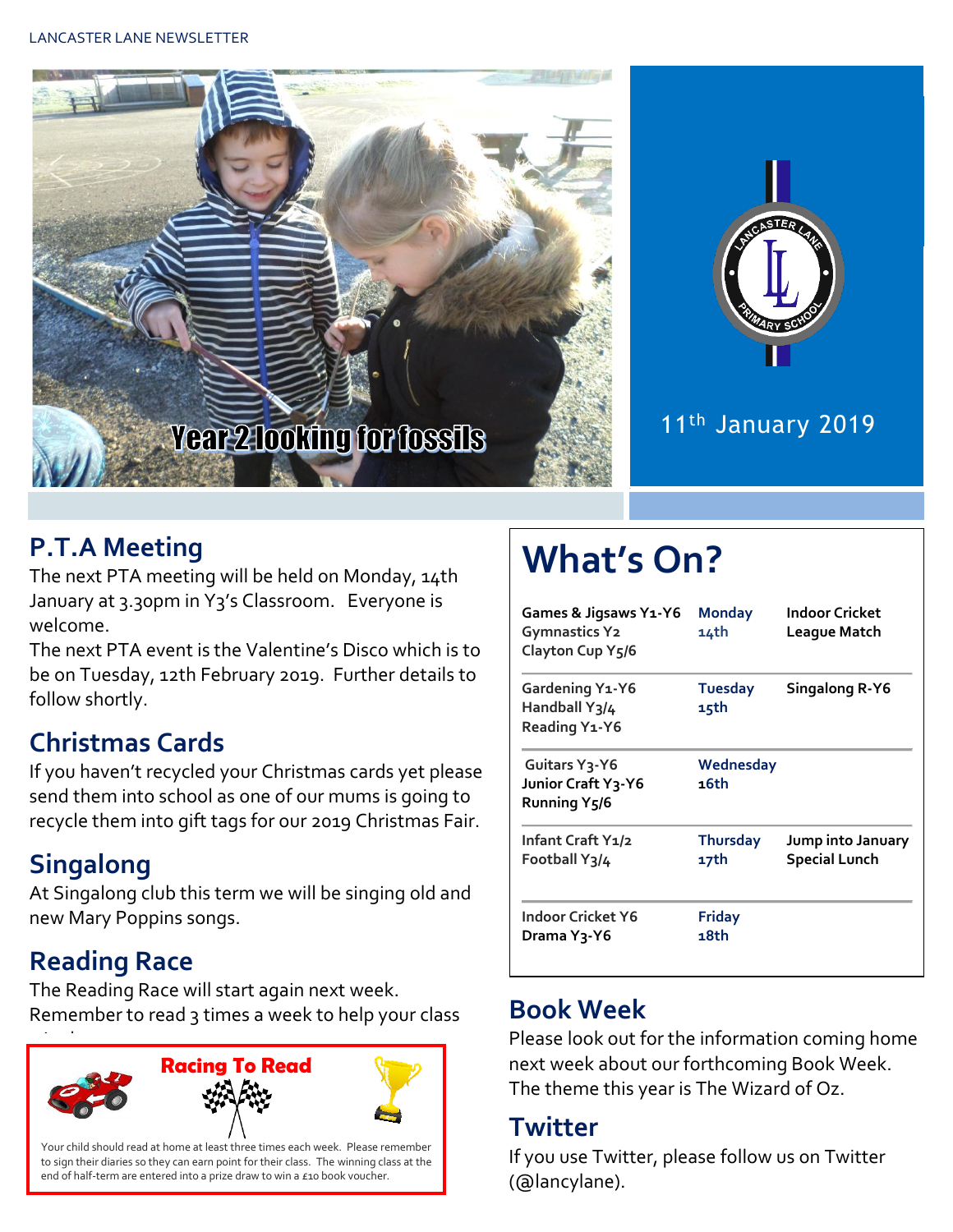#### **SEN Local Offer**

Parents, carers and young people - keep up to with events taking place across Lancashire for children and young people with special educational needs and disabilities.

https://www.facebook.com/LancashireLocalOffer/

# **English/Maths GCSE**

Runshaw College is pleased to announce that we will once again be running our pre GCSE Functional Skills courses in English and Maths starting February 2019. This course is FREE for adults who do not yet currently hold GCSE A\*-C/Grade 9-4 and will assist towards furthering their educational and employment opportunities. If you have any questions or would like to discuss this further, please do not hesitate to contact the 19+ Recruitment Team on 01772 642040 or email [justask@runshaw.ac.uk](mailto:justask@runshaw.ac.uk)

#### **Cuerden Valley Park Events**

**Wildlife Watch Group – Birdwatching** *13th January – 2.00pm – The Barn, Berkeley Drive - £2* Getting ready for RSPB 'Big Garden Birdwatch' and making bird feeders.

#### **Wildlife Watch Group – What's the Track**

*10th February – 2.00pm – The Barn, Berkely Drive - £2* A guide to finding and identifying animal tracks in mud. **Wildlife Watch Group – What's in the Bucket?** *10th March – 2.00pm – The Barn, Berkeley Drive - £2* Checking out the contents of the Beetle Bucket buried in 2017.

All events are suitable for children aged 8-13 years. Please wear suitable clothing and footwear as may be outdoors. To book onto any of these events please text 07810 250754 or email watch@lancswt.org.uk

### **Baby News**

Keira in Year 1 became a big sister to baby Leo. Congratulations from all of us.

#### **Outside Achievements**

Tilly in  $Y_4$  came  $1^{st}$  in a 9-hole golf competition last year and received a trophy at the presentation evening.



Y<sub>3</sub> enjoying their Time to Move.



Year 4 have been sampling what the Romans ate.